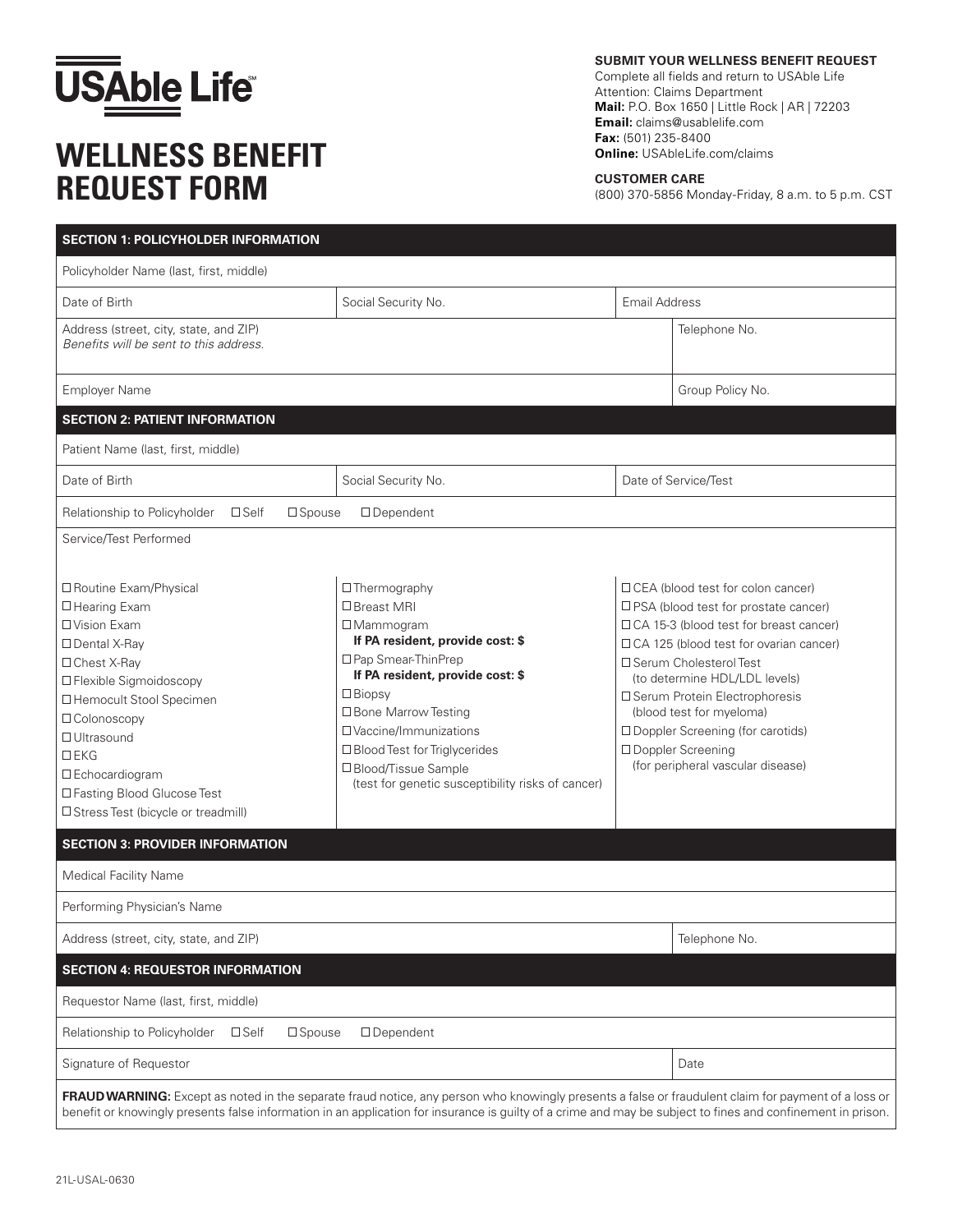

### AUTHORIZATION TO DISCLOSE, OBTAIN, **CUSTOMER CARE**<br>(800) 370-5856 Monday-Friday, 8 a.m. to 5 p.m. CST **AND USE PERSONAL INFORMATION**

**USABLE LIFE** 

**Mail:** P.O. Box 1650 | Little Rock | AR | 72203 **Email:** claims@usablelife.com **Fax:** (501) 235-8416

#### **CUSTOMER CARE**

In signing below, I represent the statements I may have provided for claim review are true, complete and correct. I hereby authorize third persons, including, without limitation: any financial institution, consumer reporting agency, insurance company or reinsurer, insurance service organization such as the MIB, Inc., benefit plan administrator, health plan, hospital, health care provider, pharmacy, laboratory, business associate, governmental entity (federal, state, or local), or any other organization or individual (collectively "Third Parties"); to disclose the minimum necessary personal, financial and health information, including physical, psychological, psychiatric, drug or substance use and communicable disease diagnosis or treatment information ("Personal Information") to USAble Life (the "Company"), its representatives or agents in connection with underwriting, claim evaluation or processing, medical or disability assessment and management, or treatment, payment, and operations related activities (the "Permitted Activities"). The Company may possess and further disclose Personal Information obtained from me, Third Parties, or developed by the Company to other Third Parties, claim or medical management organizations, investigative firms, agents, employees, consultants, and others who have a legitimate business interest in obtaining the minimum necessary Personal Information in connection with the Permitted Activities. If any provision of this authorization is or becomes invalid or unenforceable pursuant to applicable Federal or State laws, it shall be ineffective only to the extent of such invalidity or unenforceability, and the remaining provisions of this authorization shall not be affected. This authorization is valid for the lesser of: the period that my coverage from the Company remains in effect or; if this authorization is given in connection with the Company's consideration of a claim for benefits, for the duration of the Company's consideration of that claim. I have the right to revoke this authorization, in writing, at any time or to refuse to sign this authorization. I acknowledge that if I do so, that revocation may adversely affect the completion of the Permitted Activities, including the denial of a claim for benefits. Any written revocation of this authorization shall become effective upon receipt by the Company, but shall not apply retroactively as to Personal Information that has been previously disclosed, obtained, or used in accordance with this authorization. A photocopy of this form is as valid as the original. A copy of this authorization will be provided to me or my authorized representative upon request.

Name (last, first, middle)

| Telephone No. | Email Address |
|---------------|---------------|
| Signature     | Date          |